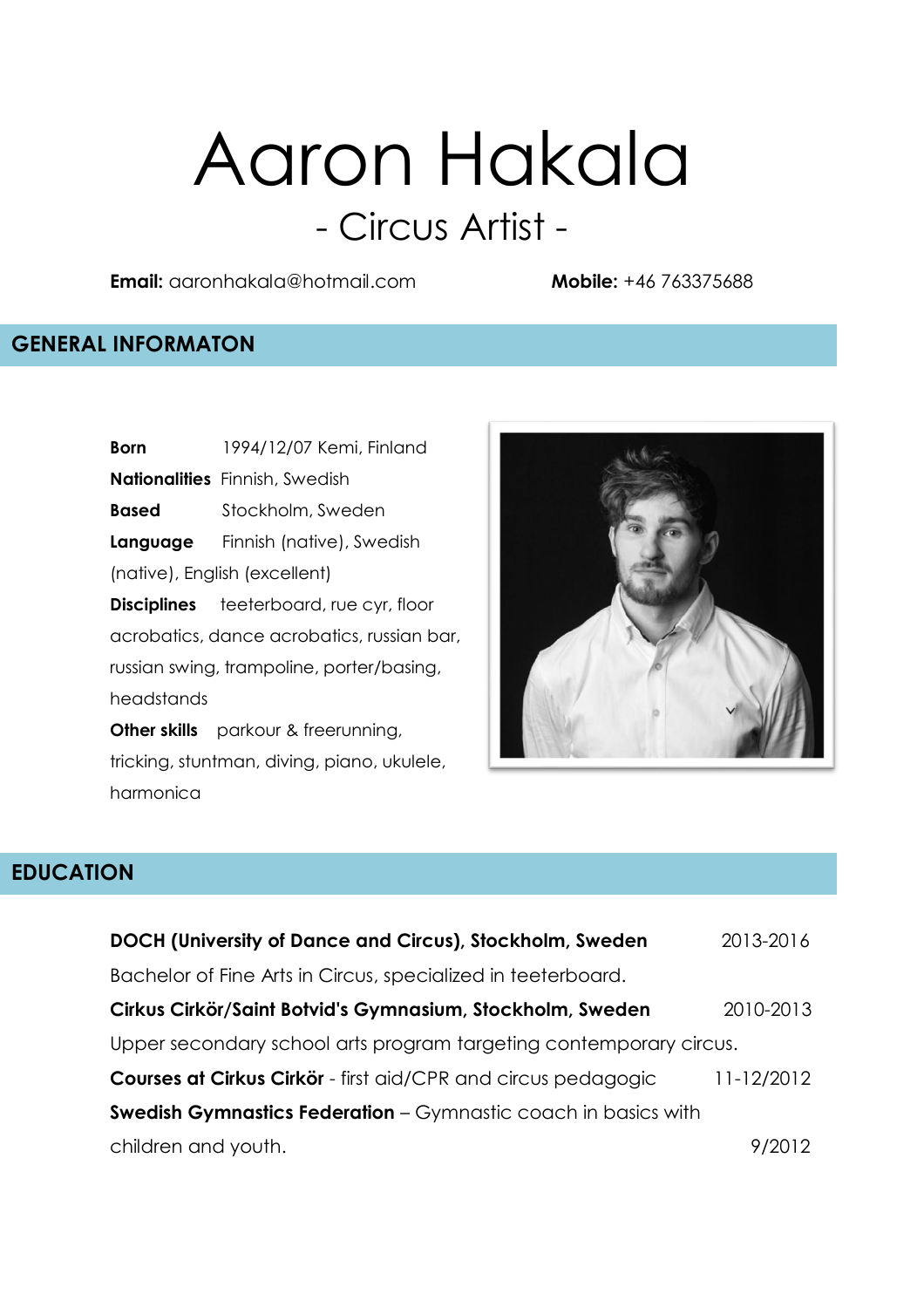## **SELECTED PERFORMANCES**

| -Arkitekturgalan, Stockholm, Sweden                                                                                                                                                                                                                 | 03/2020                                                |
|-----------------------------------------------------------------------------------------------------------------------------------------------------------------------------------------------------------------------------------------------------|--------------------------------------------------------|
| -TurnGala Tour, Germany                                                                                                                                                                                                                             | 2019/2020                                              |
| -6 <sup>th</sup> China International Circus Festival, Zhuhai, China                                                                                                                                                                                 | 11/2019                                                |
| -World Artistic Gymnastics Championships, Stuttgart, Germany                                                                                                                                                                                        | 10/2019                                                |
| - Ronal Group, World Tour                                                                                                                                                                                                                           | 2019                                                   |
| <b>-Tu Si Que Vales</b> , Rome, Italy                                                                                                                                                                                                               | 09/2019                                                |
| <b>-NK Galan, Stockholm, Sweden</b>                                                                                                                                                                                                                 | 08/2019                                                |
| -Art Basel, Basel, Switzerland                                                                                                                                                                                                                      | 06/2019                                                |
| -America's Got Talent, Los Angeles, USA                                                                                                                                                                                                             | 03/2019                                                |
| -40 <sup>th</sup> Festival Mondial du Cirque de Demain, Paris, France                                                                                                                                                                               | 02/2019                                                |
| -Cirkus Cirkör – Julbordet, Stockholm, Sweden                                                                                                                                                                                                       | 12/2018                                                |
| -5 <sup>th</sup> China International Circus Festival, Zhuhai, China                                                                                                                                                                                 | 11/2018                                                |
| -Aquanauts - Cirkus Cirkör, Stockholm, Sweden<br>-Stockholm Culture Festival, Stockholm, Sweden<br>-IAAF U20 World Championships, Tampere, Finland<br>-DAS ZELT - Family Circus, Tour in Switzerland<br>-White Guide - City Hall, Stockholm, Sweden | 08/2018<br>08/2018<br>07/2018<br>03-12/2018<br>03/2018 |
| -39th Festival Mondial du Cirque de Demain, Paris, France                                                                                                                                                                                           | 02/2018                                                |
| -Internationale Kulturborse, Freiburg, Germany                                                                                                                                                                                                      | 01/2018                                                |
| -Cirkus Cirkör – Regeringskansliet, event, Stockholm, Sweden                                                                                                                                                                                        | 11/2017                                                |
| -Sony, Friends Arena Stockholm, Sweden                                                                                                                                                                                                              | 11/2017                                                |
| -Cirkus Cirkör - UC conferens - Clarion sign, event, Stockholm,                                                                                                                                                                                     |                                                        |
| Sweden                                                                                                                                                                                                                                              | 10/2017                                                |
| -Cirque Plume – La Dernière Saison, Amiens & Roubaix, France                                                                                                                                                                                        | 10&11/2017                                             |
| -Cirkus Cirkör – Marginalen Bank, event, Stockholm, Sweden                                                                                                                                                                                          | 09/2017                                                |
| -Cirque du Soleil - 45 Degrees, special event, Bergen, Norway                                                                                                                                                                                       | 09/2017                                                |
| <b>-Cirque du Soleil – STONE</b> , Trois-Rivières, Canada                                                                                                                                                                                           | 06-08/2017                                             |
| -Young Stage - International Circus Festival, Basel, Switzerland                                                                                                                                                                                    | 05/2017                                                |
| -medl-Nacht der Sieger, Mülheim an der Ruhr, Germany                                                                                                                                                                                                | 03/2017                                                |
| -Monti's Variété, Wohlen, Switzerland                                                                                                                                                                                                               | 11-12/2016                                             |
| -Tu Si Que Vales, Rome, Italy                                                                                                                                                                                                                       | 10/2016                                                |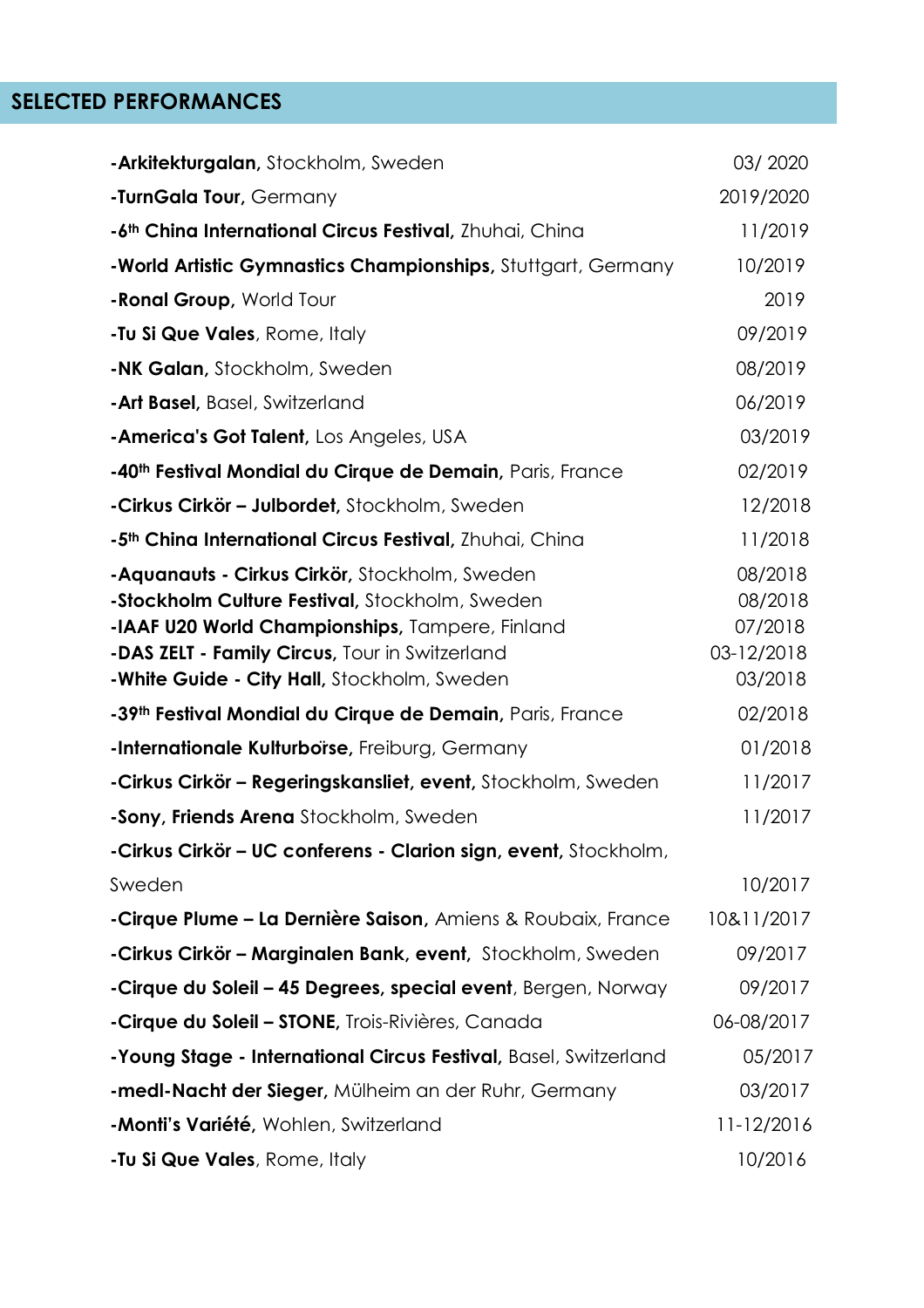| -Satyagraha - Folkoperan, Stockholm, Sweden                               | 10/2016 |
|---------------------------------------------------------------------------|---------|
| -Cirkus Cirkör – "Oriflame" event, Stockholm, Sweden                      | 10/2016 |
| -Cirkus Cirkör – "Limits" event at Waterfront, Stockholm, Sweden          | 8/2016  |
| -Newcomershow, Leipzig, Germany                                           | 7/2016  |
| <b>-Urbanatix, Wolfsburg, Germany</b>                                     | 6/2016  |
| -STING - event at the KTH reactor hall, Stockholm, Sweden                 | 2/2016  |
| -DGI - Danish International Gym Show, Tour in Denmark                     | 1/2016  |
| <b>-H&amp;M - Alexander Wang new clothing release</b> , Stockholm, Sweden | 11/2014 |
| -CIRCA festival- Circle show with DOCH, Auch, France                      | 11/2014 |
| -Wallenberg family - event with DOCH, Stockholm, Sweden                   | 2013    |
| -Nobel Price Dinner - with Cirkus Cirkör, Stockholm, Sweden               | 2012    |
| -Compagnie Isis - Christmas show at Pargny Filain, Paris, France          | 2011    |

# **COMMERCIAL WORK**

| -Brave Bison, North America                                                                  | 2019         |
|----------------------------------------------------------------------------------------------|--------------|
| <b>-Babylon Berlin, Berlin, Germany</b>                                                      | 02/2019      |
| <b>-CutMedia -</b> T-Rowe advertising campaign<br><b>-Catch &amp; Release - Circus video</b> | 2017<br>2016 |
| <b>-Base79/Righster</b> - Sponsorship agreement                                              | 2013         |
| -Take Flight - Sponsorship agreement                                                         | 2012         |
| -The Natural History Museum - Freerunning video                                              | 2012         |
| <b>-Uniforms for the Dedicated</b> – Advertising: video and photograph                       | 2012         |
| <b>-Freerunning Sweden</b> - Promotional video for Stockholm University                      | 2012         |
| -Acrobat in "The Night Is Yours" with Martin Stenmarck                                       | 2012         |
| <b>-Glasjour</b> – Stuntman in a commercial                                                  | 2012         |